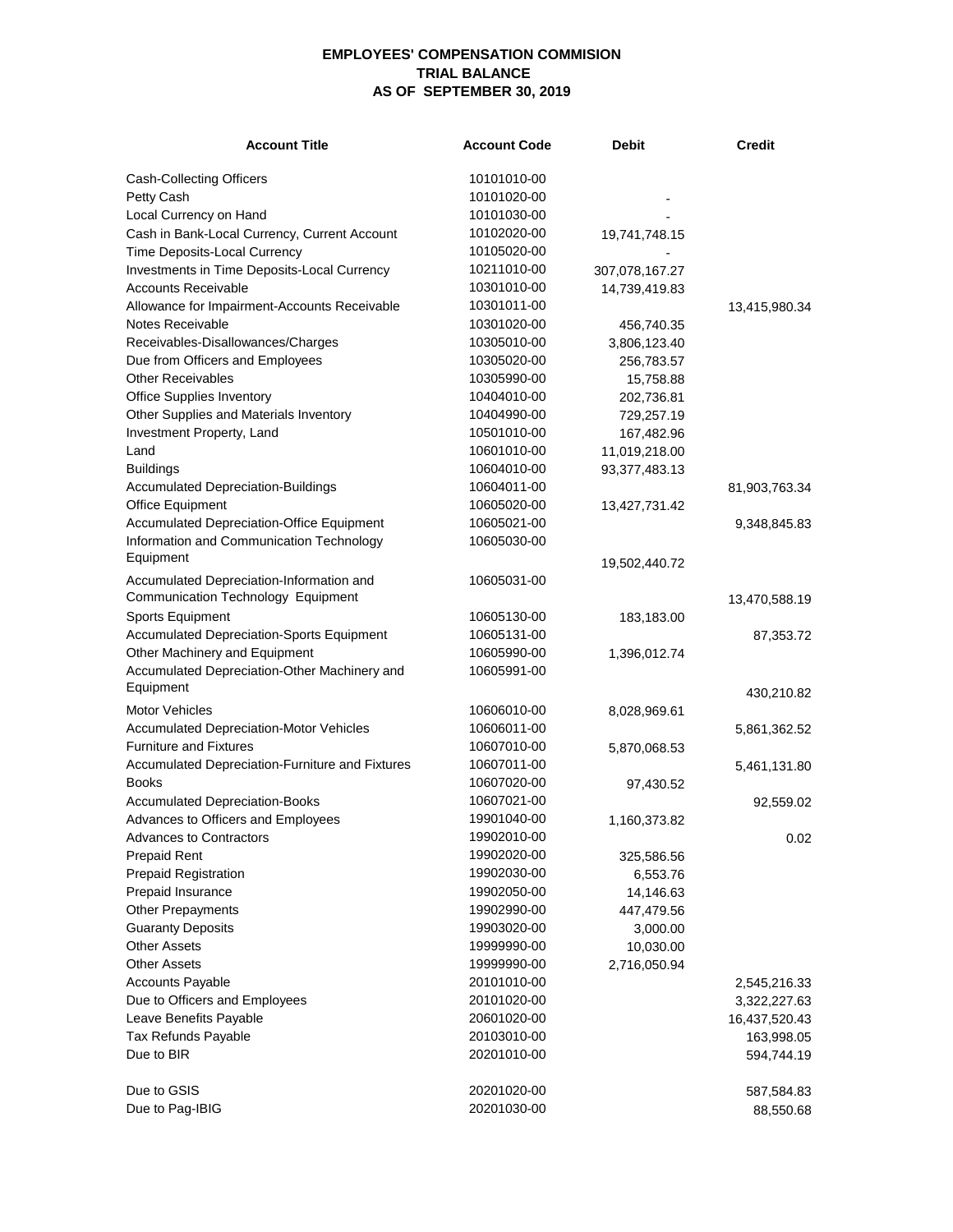## **EMPLOYEES' COMPENSATION COMMISION TRIAL BALANCE AS OF SEPTEMBER 30, 2019**

| <b>Account Title</b>                                   | <b>Account Code</b> | <b>Debit</b>  | <b>Credit</b>  |
|--------------------------------------------------------|---------------------|---------------|----------------|
| Due to PhilHealth                                      | 20201040-00         |               | 70,405.92      |
| Due to Government Corporations                         | 20201060-00         |               | 97,351.00      |
| <b>Guaranty/Security Deposits Payable</b>              | 20401040-00         |               | 1,008,149.83   |
| <b>Other Payables</b>                                  | 29999990-00         |               | 6,590,913.75   |
| <b>Retained Earnings/(Deficit)</b>                     | 30701010-00         |               | 381,244,099.82 |
| Other Service Income                                   | 40201990-00         |               | 47,470,889.48  |
| Rent/Lease Income                                      | 40202050-00         |               | 8,912,460.08   |
| Interest Income                                        | 40202210-00         |               | 2,562,440.05   |
| Miscellaneous Income                                   | 40603990-00         |               | 219,200.00     |
| Salaries and Wages-Regular                             | 50101010-00         | 24,334,214.55 |                |
| Salaries and Wages-Casual/Contractual                  | 50101020-00         | 6,728,136.79  |                |
| Personnel Economic Relief Allowance (PERA)             | 50102010-00         | 1,666,268.61  |                |
| Representation Allowance (RA)                          | 50102020-00         | 421,250.00    |                |
| Transportation Allowance (TA)                          | 50102030-00         | 340,250.00    |                |
| Clothing/Uniform Allowance                             | 50102040-00         | 570,000.00    |                |
| Subsistence Allowance                                  | 50102050-00         | 55,900.00     |                |
| Laundry Allowance                                      | 50102060-00         | 7,697.53      |                |
| <b>Hazard Pay</b>                                      | 50102110-00         | 555,949.20    |                |
| Overtime and Night Pay                                 | 50102130-00         | 93,305.04     |                |
| Year End Bonus                                         | 50102140-00         |               |                |
| Cash Gift                                              | 50102150-00         |               |                |
| Other Bonuses and Allowances                           | 50102990-00         | 3,471,064.00  |                |
| Retirement and Life Insurance Premiums                 | 50103010-00         | 3,339,318.46  |                |
| Pag-IBIG Contributions                                 | 50103020-00         | 75,100.00     |                |
| <b>PhilHealth Contributions</b>                        | 50103030-00         | 305,500.84    |                |
| <b>Employees Compensation Insurance Premiums</b>       | 50103040-00         | 74,800.00     |                |
| <b>Terminal Leave Benefits</b>                         | 50104030-00         | 595,697.70    |                |
| <b>Other Personnel Benefits</b>                        | 50104990-00         | 2,772,250.00  |                |
| <b>Traveling Expenses-Local</b>                        | 50201010-00         | 4,935,574.97  |                |
| Traveling Expenses-Foreign                             | 50201020-00         | 308,840.64    |                |
| <b>Training Expenses</b>                               | 50202010-00         | 10,864,832.01 |                |
| <b>Office Supplies Expenses</b>                        | 50203010-00         | 513,752.44    |                |
| Fuel, Oil and Lubricants Expenses                      | 50203090-00         | 282,278.14    |                |
| Textbooks and Instructional Materials Expenses         | 50203110-00         | 1,700.00      |                |
| Semi-Expendable Machinery and Equipment Expenses       | 50203210-00         | 296,017.00    |                |
| Semi-Expendable Furniture, Fixtures and Books          | 50203220-00         | 128,216.00    |                |
| Other Supplies and Materials Expenses                  | 50203990-00         | 431,195.52    |                |
| <b>Water Expenses</b>                                  | 50204010-00         | 172,872.51    |                |
| <b>Electricity Expenses</b>                            | 50204020-00         | 2,923,020.44  |                |
| Postage and Courier Services                           | 50205010-00         | 348,434.71    |                |
| <b>Telephone Expenses</b>                              | 50205020-00         | 1,131,980.77  |                |
| <b>Internet Subscription Expenses</b>                  | 50205030-00         | 237,238.04    |                |
| <b>Extraordinary and Miscellaneous Expenses</b>        | 50210030-00         | 180,316.35    |                |
| <b>Legal Services</b>                                  | 50211010-00         | 62,500.00     |                |
| <b>Auditing Services</b>                               | 50211020-00         |               |                |
| <b>Other Professional Services</b>                     | 50211990-00         | 4,433,191.30  |                |
| <b>Janitorial Services</b>                             | 50212020-00         | 2,391,481.36  |                |
| <b>Security Services</b>                               | 50212030-00         | 2,651,934.98  |                |
| <b>Other General Services</b>                          | 50212990-00         |               |                |
| Repairs and Maintenance-Buildings and Other Structures | 50213040-00         | 463,849.81    |                |
| Repairs and Maintenance-Machinery and Equipment        | 50213050-00         | 220,095.91    |                |
| Repairs and Maintenance-Transportation Equipment       | 50213060-00         | 346,104.28    |                |
| <b>Fidelity Bond Premiums</b>                          | 50215020-00         | 35,305.52     |                |